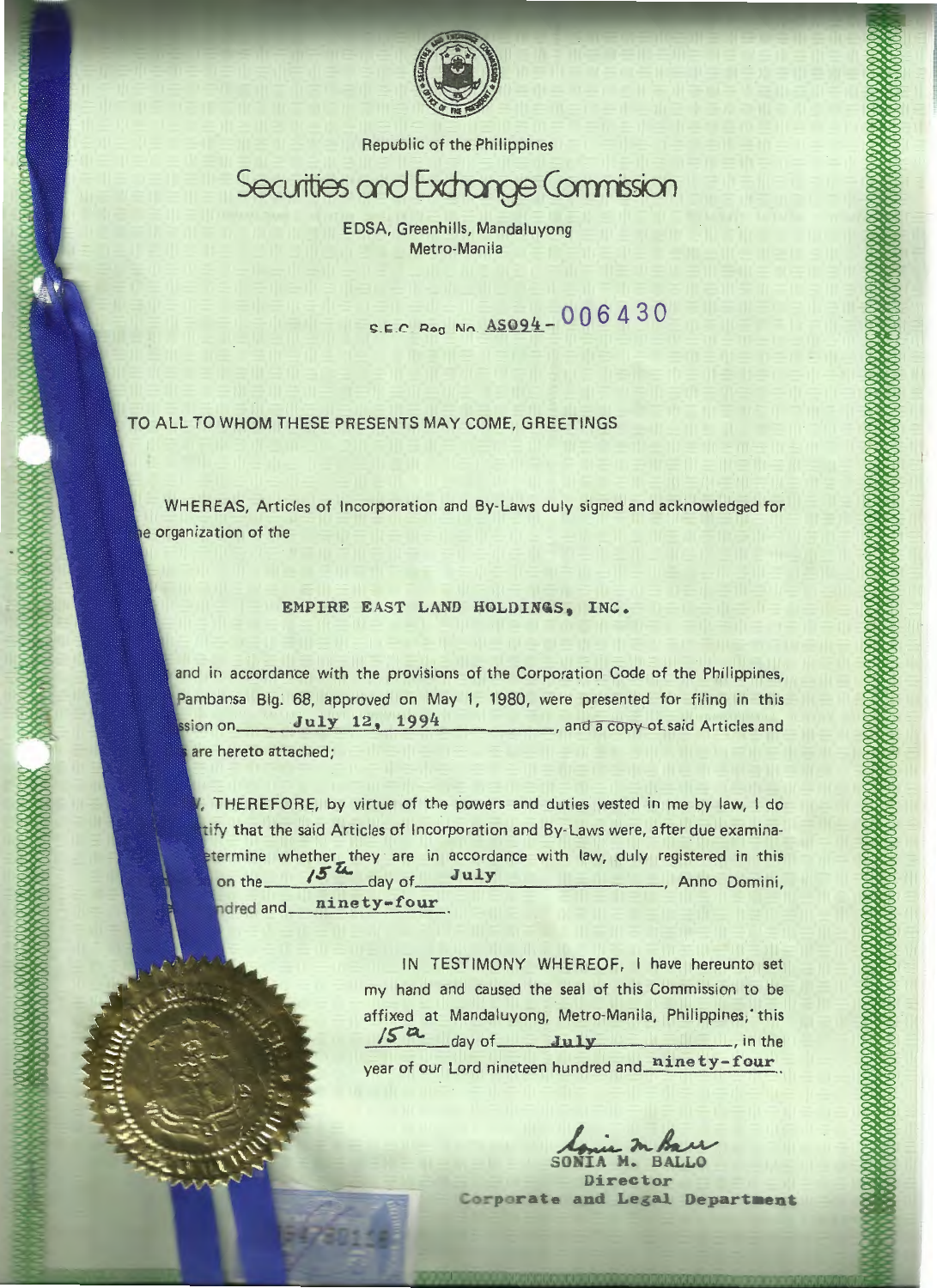# ARTICLES OF INCORPORATION

12 r2:3

of

## EMPIRE EAST LAND HOLDINGS, INC.

KNOW ALL MEN BY THESE PRESENTS :

<sup>~</sup>

Ø

~

\_\_., l I j

*d* 

 $\sum_{i=1}^{n}$ . "-...\  $\frac{1}{2}$ )  $\overline{\mathbb{R}}^{\mathcal{F}}$  $"$  $\mathcal{L}$ 

 $\zeta^\vee$  .

;

! S *:!*   $\overrightarrow{C_1^2}$ 

That we, all of whom are Filipinos, of legal ages, residents of the Philippines, have this day voluntarily associated together for the purpose of forming a corporation under the laws of the ilippines :

#### AND WE HEREBY CERTIFY :

IRST: That the name of said corporation shall be EMPIRE EAST LAND HOLDINGS, INC.

#### PRIMARY PURPOSES

:3ECOND: formed are : That the purpose for which said corporation is

a) To engage in the business of real estate development, mass community housing, townhouses and row houses development, residential subdivision and other massive horizontal land development, alone or in syndicate or joint venture with others and for this purpose acquire land by purchase, lease, donation or otherwise, and to own, use, improve, subdivide, hold, administer, sell, convey, exchange, lease, mortgage, dispose of, work improve, develop, subdivide and otherwise deal in real property of any kind and any interest or right therein and to construct, improve, manage or otherwise dispose of buildings, condominium, apartments and other structures of whatever kind, together with their appurtenances whether for dwelling, commercial or industrial purposes.

b) To conduct, maintain, engage in, and carry on the business of acquiring, constructing, developing and operating hotels, lodges, resorts and other tourist oriented projects, either alone or in conjunction with others.

c) To perform all and everything necessary and proper for the attainment of the said purposes, or in furtherance of any of the above purposes, either alone or in association with corporations or individuals;

#### SECONDARY PURPOSES

a) To promote, establish, operate, manage, own or invest in any and alll kinds of business enterprises or assist or participate in organization, merger or consolidation thereof, and in connection with such activities, to subscribe to, purchase or otherwise acquire shares of stock or other evidence of equity participation in any business enterprise, or purchase or otherwise acquire all or part of assets, franchise, concessions, goodwill of any firm, corporation or establishment as may be allowed by law.

b) To borrow money, to make and issue notes, and other evidences of indebtedness of all kinds and to secure the same by mortgage, pledge, or otherwise, in amounts as the business of the corporation may require;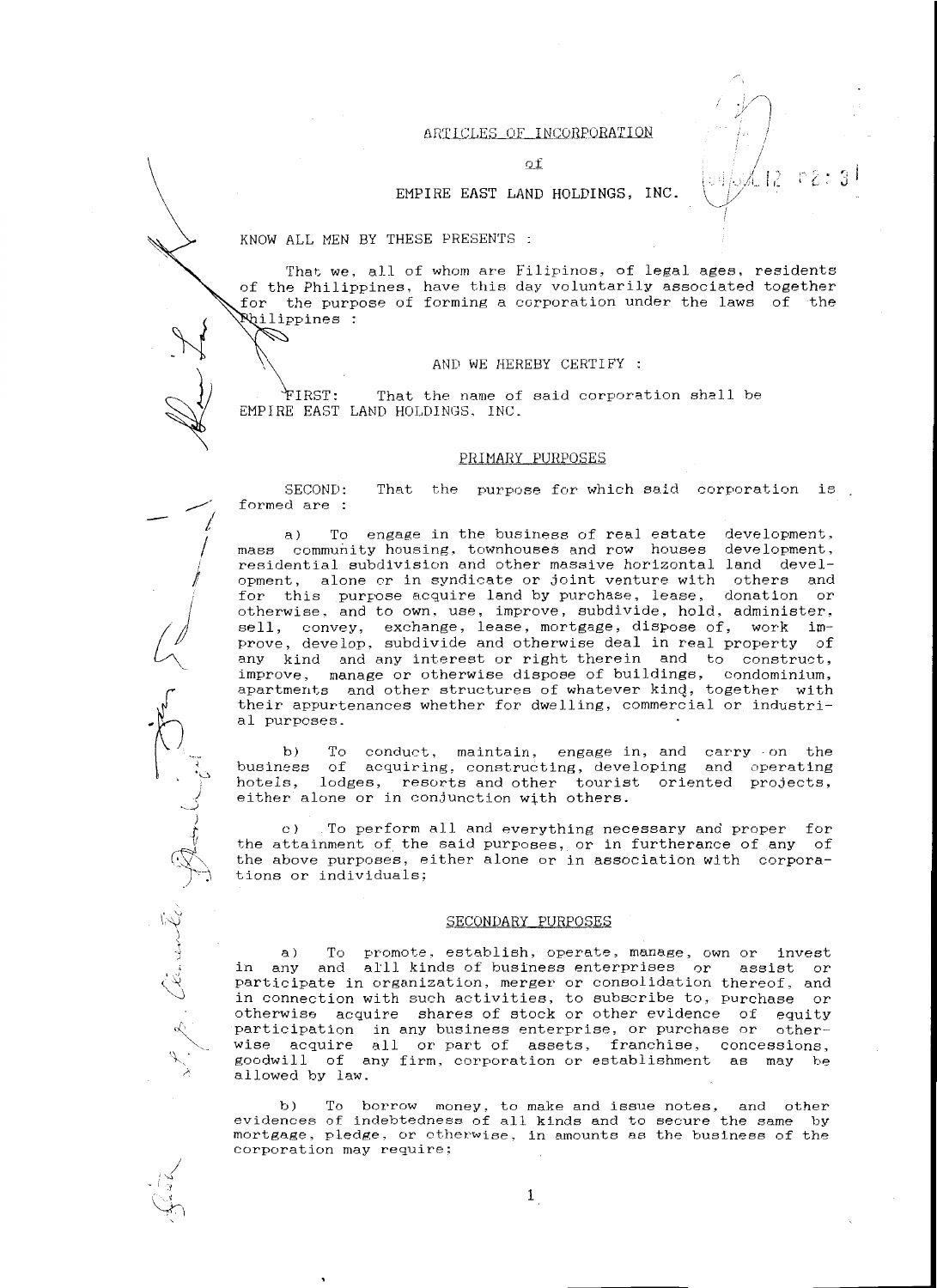c) To deal, engage and transact, directly or indirectly, all forms, of business and mercantile acts and transactions concerning all kinds of real or personal property, movables, semi-movables or immovables, goods, wares, chattels, chases in action, tangibles and intangible property, technical and industrial equipments and machineries, personal and real rights, commercial papers and documents, securities, evidence of indebtedness or things, including future ones, which are not excluded from the commerce of man or which are not contrary to law or good morals;

To borrow or raise money or funds for the purpose/s of d) the corporation, and in pursuance thereof, to issue any mortgage hy pothecations, deeds of trust, debentures, bonds, liens or  $ob$ )  $g$ ations of the corporation, either at par, premium, secured 11 or any parts of the undertakings, revenues, rights and by properties of the corporation and to exchange or vary from time to time any such securities;

e) To carry on a general mercantile and commercial business, buying or otherwise acquiring, holding, importing and exporting, selling and otherwise disposing, and dealing in goods, wares, merchandise or anything of any nature, natural or artifi cial, which is or may become an article of commerce;

~· ' ------ ' <sup>J</sup>

*l:,* 

-rj

 $\int$ 

 $\sim$ 

\.-~ *!* 

f) To act as commercial or general agent or factor, to undertake the general management or representation of any person, either within or without the Philippines; in no case however, shall the corporation manage the funds, securities and portfolios and similar assets of such managed entities; any transaction or negotiation of any business of shipping, air, water or land passenger and/or freight transportation, maritime, commercial, manufacturing or other business of any nature whatsoever and while so acting as such agent, factor or manager, to perform such acts, enter into such contracts and obligations and carry on such transactions as shall tend to promote the best interests of corporation and of those it represents;

g) To do a general business as commission merchant, selling agent and factor and conduct, manage, and operate the general business of importers and exporters, to make such contracts as may from time to time be required to be made; to deal or traffic in, negotiate, acquire, keep and dispose of commercial or other papers;

h) In furtherance of its business, enter into, make, perform and carry out, or cancel and rescind contracts of every kind and for any lawful purpose with any person, firm association, corporation, syndicate, domestic or foreign or others;

i) To acquire for itself by purchase, or otherwise, and to invest in, hold, sell, or otherwise dispose of, the stocks, bonds, debentures, certificates or other securities of any corporation, domestic or foreign, or the bonds or other obligations and evidence of indebtedness, of any person or persons, in the same manner and extent as juridical persons might, could or would<br>do, and while owner or holder of such stocks, bonds, or other securities, to exercise all the rights, powers and privileges appurtenant thereto without necessarily engaging in stock brokerage herein;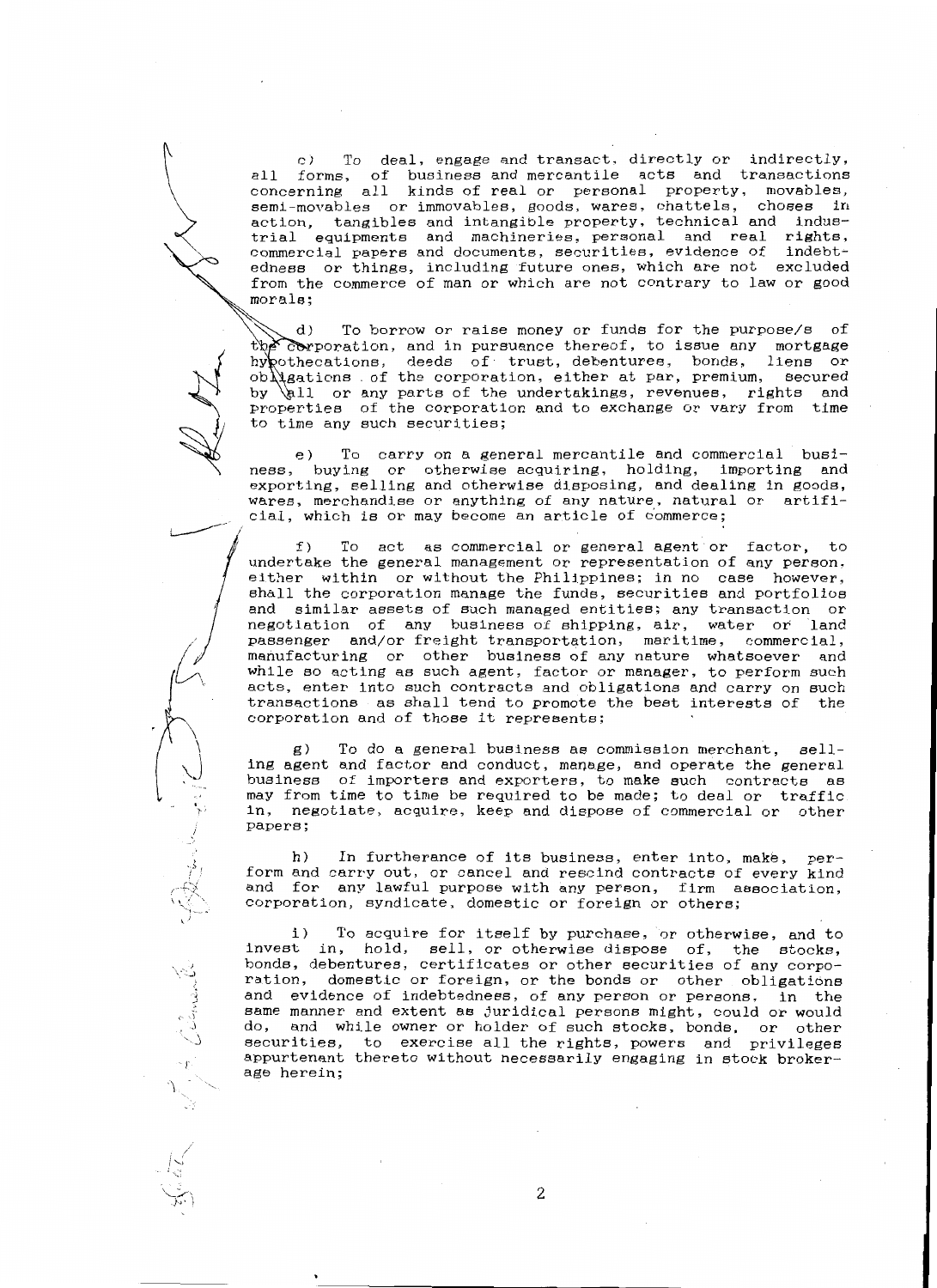j) To apply for, obtain, register, lease, license, purchase or otherwise acquire, and to hold, use, own, operate, sell, assign, or otherwise dispose of any trademark, trade names, trade secrets, formulas, patents, inventions, copyrights, improvements and processes used in connection with or secured under letter, patent or copyright, domestic or foreign;

 $\diagdown$ 

*!* 

 $\overline{\mathbf{C}}$ 

,)  $\sim$   $\sim$ Y, ".J j J',

> ~,,, *I'*

k) Directly or indirectly, to buy, sell, rent, manufacture, install, use, operate, and generally deal in with machines, devices, apparatuses, inventions, gadgets, equipall kinds and types and technical and industrial improvements known to and within the commerce of man;

To make, enter into, execute, ratify, confirm, sign,  $1.3 \times$ undertake and perform contracts of any and all kinds and description with any person, firm or corporation, whether governmental, public or private, without limit as to amount and conditions, including but not by way of limitations, contracts, creating rights, encumbrances, liens, assessments, servitudes and other privileges respecting any of the property of any kind owned by the corporation;

 $\sqrt{10}$ m) To do all such other tHings and acts as are necessary or impliedly included, incidental or conducive to the attainment of the above objects or any of them, or which may be conveniently carried on and done in connection therewith, or which may be calculated, directly or indirectly, to enhance the value of or render profitable any business of the corporation, always prorender profitable any business of the connection with any of the<br>vided that nothing shall be done in connection with any of the<br>physical chiests which is probibited by any of the laws of the above objects which is prohibited by any of the laws of the  $\frac{1}{2}$ Philippines now or hereafter existing, and provided further the funds of the corporation invested for one purpose shall not be diverted for another purpose except in accordance with section 17 of the Corporation Law as amended.

> THIRD : corporations Philippines; That the place where the principal office of the is to be established or located is in Metro-Manila

> FOURTH\: That the term of which said corporation is to exist is FIRTY (50) YEARS from and after the date of incorporation;

FIFTH: the incorporatore of said corporation are as follows: the names, nationalities and the address of

| ANDREW L. TAN       | Filipino                  | Taft Street,<br>10<br>Greenhills, S.J., M.M.                                     |
|---------------------|---------------------------|----------------------------------------------------------------------------------|
| KATHERINE L. TAN    | Filipino                  | - ditto -                                                                        |
| ELIZABETH DE JESUS  | Filipino                  | Equitable Bank Bldg.,<br>Greenhills, S.J., M. M.                                 |
| CIRILO L. MANLANGIT | Filipino                  | One Beverly Place<br>#35 Annapolis St.,<br>Greenhills, San Juan,<br>Metro Manila |
| LOURDES G. CLEMENTE | Filipino<br>$\rightarrow$ | #18 Denmark St., Better<br>Living Subd., Paranaque<br>Metro Manila               |

3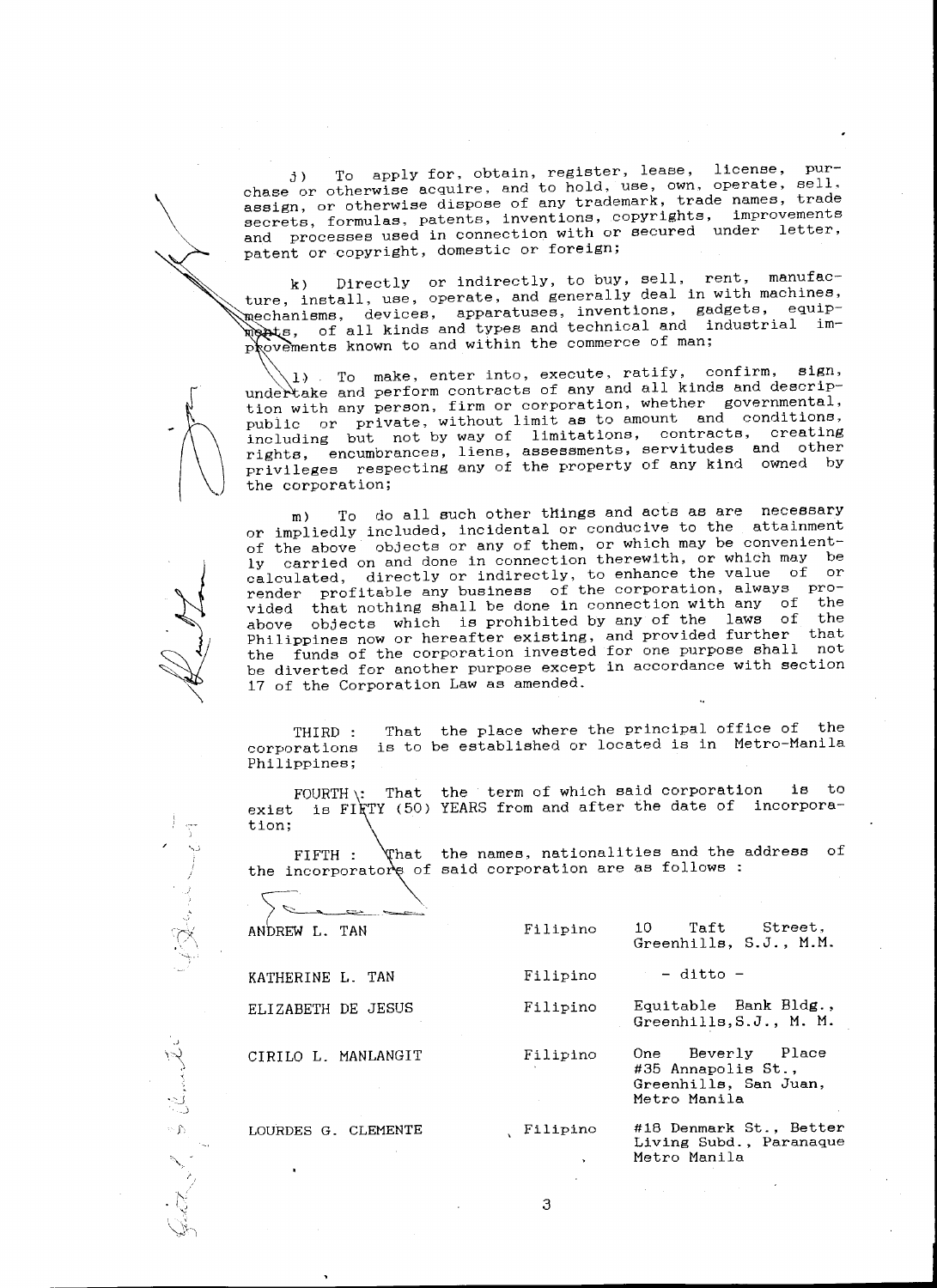SIXTH : That the number of directors of said corporation shall be five (5) and that the names and residences of the directors of the corporation who are to serve until their successors are elected and qualified as provided by the By-Laws are as follows, to wit :

1. ANDREW L. TAN

**AN WATHERINE L. TAN** 

 $3.$  ELIZABETH DE JESUS

 $\rightarrow$  4. 4. CIRILO L. MANLANGIT

5. LOURDES G. CLEMENTE

10 Taft Greenhills, San Juan , Metro Manila Street,

- ditto -

Equitable Bank Bldg. Greenhills, San Juan, Metro Manila

One Beverly Place #35 Annapolis St., Greenhills, San Juan Metro Manila

#18 Demark St., Better Living Subd. Paranaque, Metro Manila

 $\begin{picture}(120,110) \put(100,110){\makebox(0,0){$L$}} \put(100,110){\makebox(0,0){$L$}} \put(100,110){\makebox(0,0){$L$}} \put(100,110){\makebox(0,0){$L$}} \put(100,110){\makebox(0,0){$L$}} \put(100,110){\makebox(0,0){$L$}} \put(100,110){\makebox(0,0){$L$}} \put(100,110){\makebox(0,0){$L$}} \put(100,110){\makebox(0,0){$L$}}$ SEVENTH : That the amount of capital stock of said corporation is FIVE HUNDRED MILLION PESOS (@500,000,000.00), Philippine currency, and said capital stock is divided into FIVE currency, and said capital stock is divided into FIVE<br>HUNDRED MILLION (500,000,000 ) shares of COMMON STOCK with a par value of ONE PESO (P1.00) per share.

EIGHT:  $\,$  That the amount of capital stock which has been actually subscribed is ONE HUNDRED TWENTY FIVE MILLION (P125,000,000.00) PESOS and the following persons have subscribed for the number of shares and amount of capital stock set out after their respective names :

| NAME               | RESIDENCE                                                                                               | NUMBER<br>OF.<br>SHARES<br>(COMMON) | AMOUNT OF<br>CAPITAL STOCK<br><b>SUBSCRIBED</b> |
|--------------------|---------------------------------------------------------------------------------------------------------|-------------------------------------|-------------------------------------------------|
| MEGAWORLD PROPER-  | 16th Floor,<br>TIES & HOLDINGS, INC. Solidbank Bldg.<br>777, Paseo de<br>Roxas. Makati,<br>Metro Manila | 124,999,995 P 124,999,995.00        |                                                 |
| ANDREW L. TAN      | 10 Taft Street,<br>Greenhills,<br>San Juan, M.M.                                                        |                                     | 1.00                                            |
| KATHERINE L. TAN   | $-$ ditto $-$                                                                                           | $\mathbf{1}$<br>$\sim 10^{-10}$     | 1.00                                            |
| ELIZABETH DE JESUS | Equitable Bank '<br>Bldg., Greenhills<br>San Juan                                                       | 1.                                  | 1.00                                            |



 $\sim$   $\lambda$ 

 $\tilde{\phantom{0}}$ 

-~,

 $\sqrt{2}$ 



/  $\sim$  $J_{\rm{tot}}$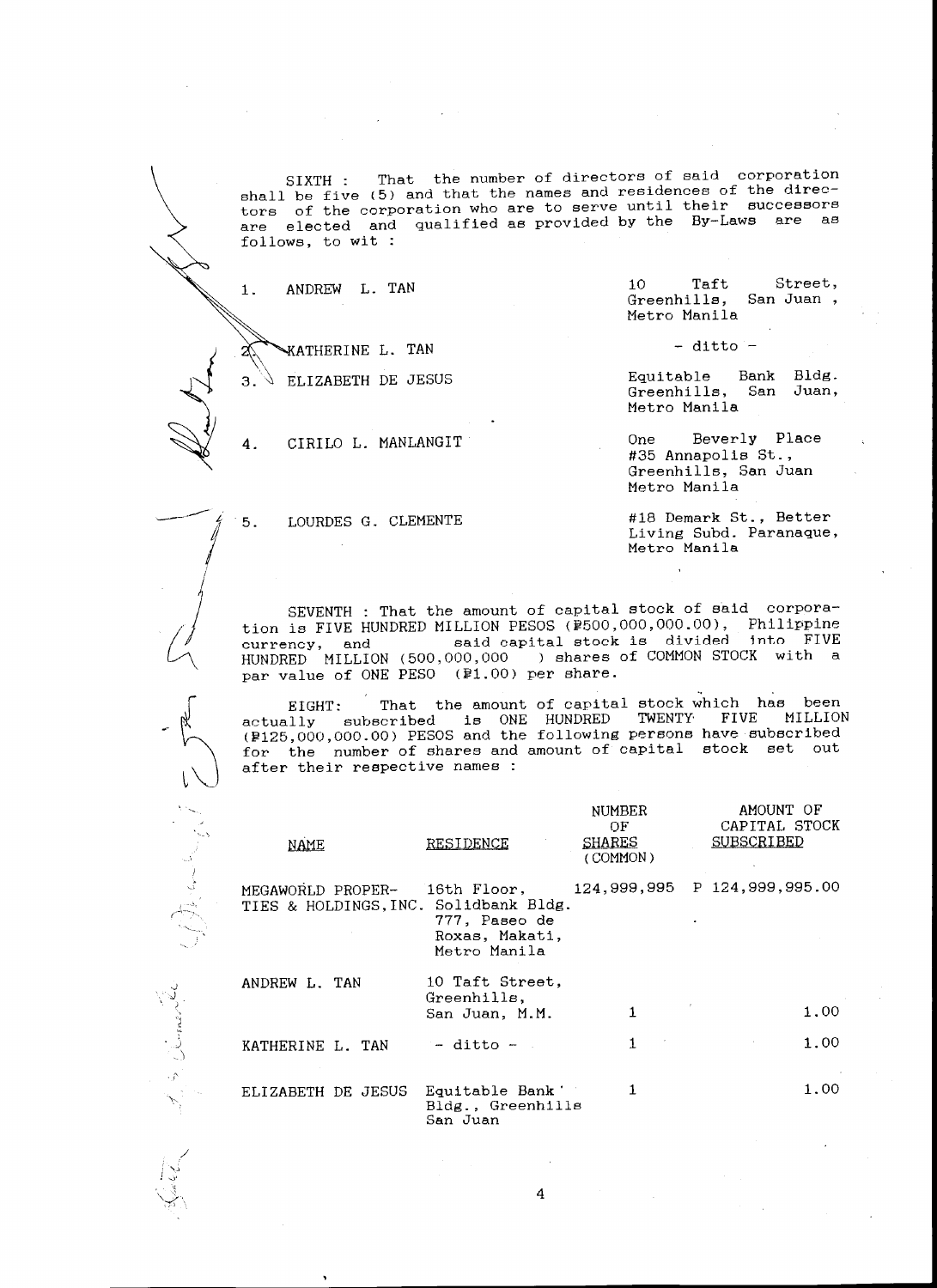IN WITNESS WHEREOF. we have hereunto set our hands this 15th day of June, 1994, at Makati, Metro Manila, Philippines.

ANDREW L. TAM -spouses- KATHERINE L. TAN  $\alpha_1$  ,  $\alpha_2$ CIRILO L. MANLANGIT ELIZABETA DE JESUS *1.* 5 *(lenente* LOURDES G. CLEMENTE SIGNED IN THE PRESENCE OF :  $\sqrt{2\sqrt{2\pi}}$ -~

REPUBLIC OF THE PHILIPPINES)<br>  $5.5.$ 

A C K N 0 W L E D G M E N T - - - - - - - - - - -

On this  $_t$ tylot<sub>ay</sub><sup>1</sup>d<sub>f</sub> 1964</mark>e, 1994, before me, a Notary Public, for and in \_\_\_\_\_\_\_\_, personally appeared :

| ANDREW L. TAN       | Res. Cert. No. 8000751<br>issued at San Juan on Feb. |
|---------------------|------------------------------------------------------|
|                     | 28, 1994                                             |
| KATHERINE L. TAN    | Res. Cert. No. 8000752,                              |
|                     | issued at San Juan on Feb.                           |
|                     | 28.1994                                              |
| ELIZABETH DE JESUS  | Res. Cert No. 8001521A, issued                       |
|                     | at Makati, M.M. on March 2,                          |
|                     | 1994                                                 |
| CIRILO L. MANLANGIT | Res. Cert No. 7211333-A, issued                      |
|                     | at Makati, Metro Manila on                           |
|                     | March 16, 1994                                       |
| LOURDES G. CLEMENTE | Res. Cert No. 7211331-A, issued                      |
|                     | on March 16, 1994 at Makati,                         |
|                     | Metro Manila.                                        |

known to me and to me known to be the same persons whose name are subscribed and who executed the foregoing Articles of Incorporation and each of them acknowledged to me that he/she voluntarily executed the same.

WITNESS MY HAND AND SEAL

| Doc. No.  |  |
|-----------|--|
| Page No.  |  |
| Book No.  |  |
| Series of |  |

 $\overline{1}$ 

' <sup>l</sup>-,' .. ·· */?* ' i -~ *<sup>7</sup>*! ' : '. !' ~ ' / ' *}* ' ,., " ~-" j,../-~·/:-/.:...;1.--/;1·/,J! il /,,p/l{\_ ~'l .NJMFA!O:o'Stt'NfiJIJ'filt- PINEDA **NO** *1* AR *Y* PUBLIC UNTIL **Dft£MBER** JJ, 199v  $\mathsf{PTR}$  NO. 0509/33 ' U  $\vee$  /  $\varphi_{\mathcal{F}}$ ~AlOOKAN *C'ITY* I '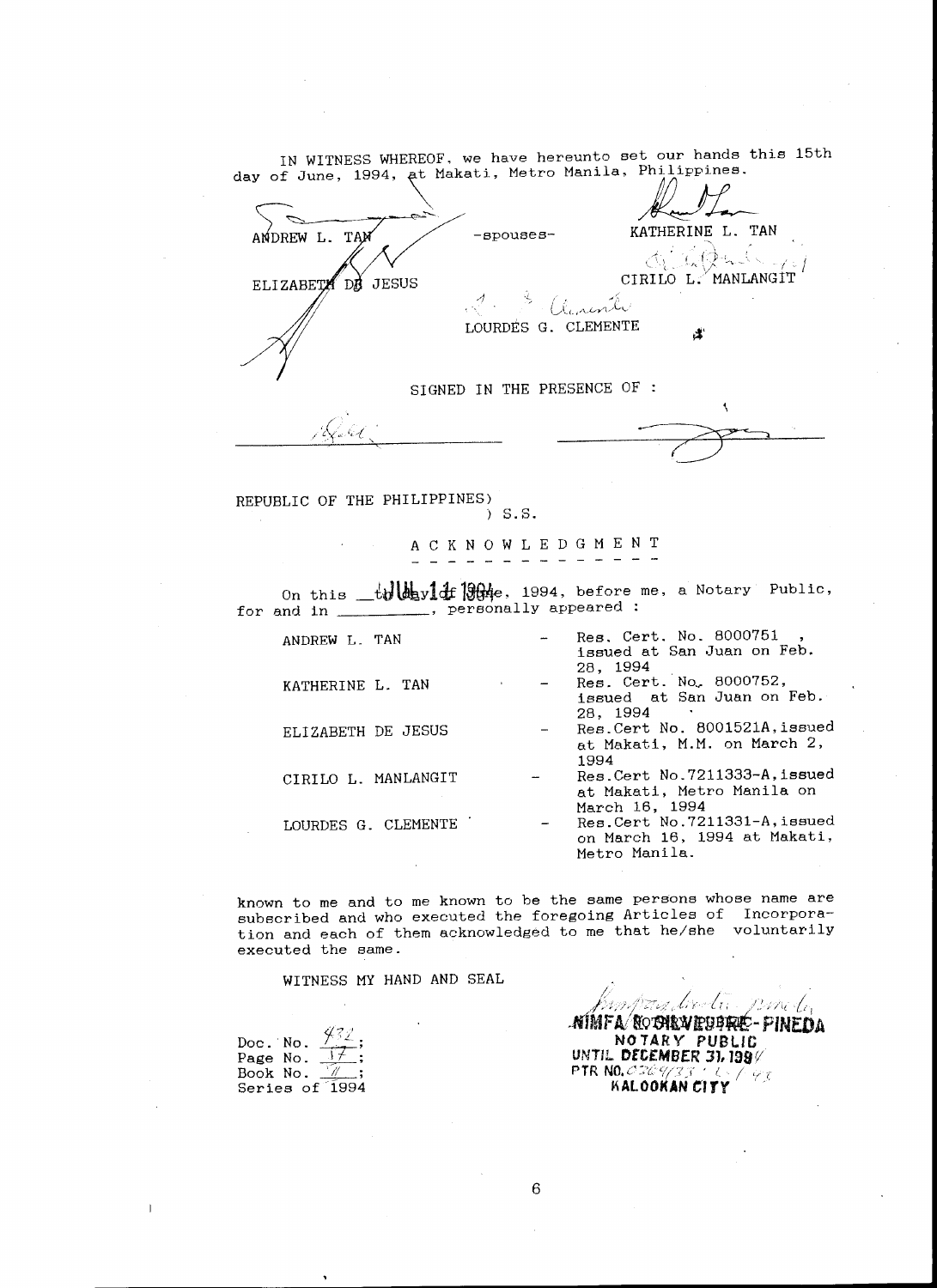Republic of the Philippines  $K$ colco/ $\zeta$ <sub>c</sub>  $\sim$   $C$   $t$ <sub>b</sub> s.s.

# TREASURER'S AFFIDAVIT

I, ANDREW L. TAN, being duly sworn, depose and state:

That I have been elected by the subscribers of the EMPIRE EAST LAND HOLDINGS, INC. as Treasurer thereof, to act as such until my successor has been duly elected and qualified in accordance with the By-Laws of the corporation, and that as such Treasurer, I. hereby certify under oath that at least twenty-five percent (25%) *bt* the authorized capital stock of the corporation has been subscribed and at least twenty-five percent (25%) of the total subscription has been paid and received by md, in CASH in the amount of not less than  $\frac{1}{2}$  5,000.00, in accordance with the Corporation Code.

*I=* - ~=

 $\left\langle \phi, \psi' \right\rangle$ 

 $\int_{0}^{1}$   $\int_{1}^{2}$   $\int_{2}^{2}$  : *i/*  ~:...-/

3 I

ANDREW L. TAN Treasurer-iQ-Trust for Empire East Land Holdings, Inc.

SUBSCRIBED AND, SWORN to before me this **Julialy1 GE4 June**<br>1994 at *filiting* (*by* , Philippines affiant exhibiting to me her C.T.C. No. 8000751 issued on February 28, 1994 at San Juan,<br>Metro Manila, Philippines.<br>Attributed for the first of the problem. Metro Manila, Philippines.

• ,, ~ ,,.. <:: t;:{ ~/o';f!!l.trikt~ .wt.: lC r,:mm:-o •• ~ i,~lf.r.e,;: *r·* **u'tr** ..~:li.t~:~t.~IW. r U1.&;;. J-~

Doc. No.  $\frac{\sqrt{33}}{12}$ ; Page No. <u>*<sup>17</sup>*<br>Post</u> *N*<sub>2</sub> Book No. *\_JL\_;*  Series of 1994.

 $N$ O.TARY PUBLIC !JNT!!.. DECEMBER *:n* 199 V **PTR NO. 0569/2211**  $\hbox{KALOOKAN}$  City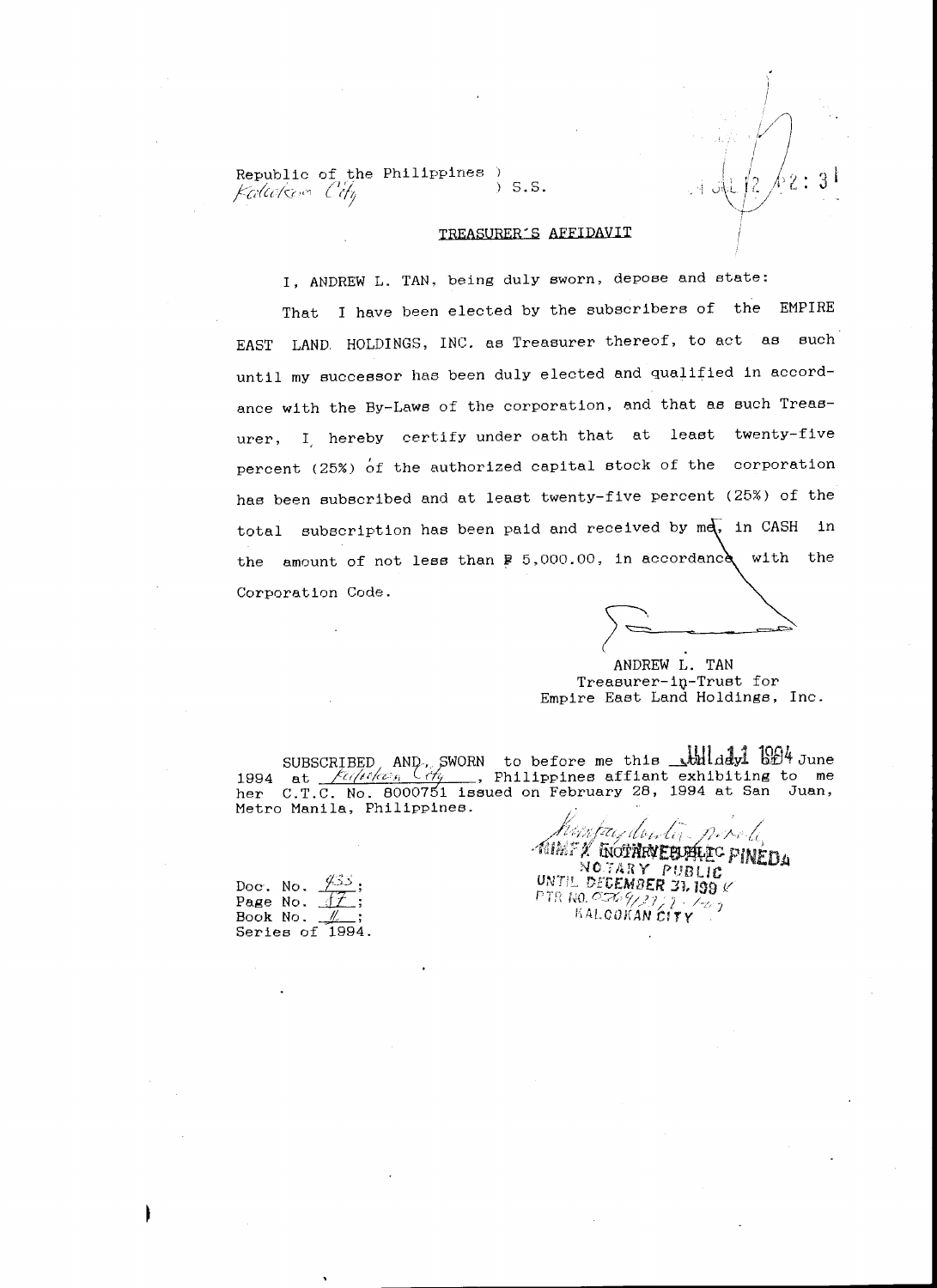# CODE OF BY-LAWS

-./

 $\langle \sigma/\nu_L \rangle \colon \mathbb{S}^4.$ 

#### OF

# EMPIRE EAST LAND HOLDINGS, INC.

# ARTICLE I

# STOCKHOLDER'S MEETING

 $\alpha$  3  $\alpha$  3 annual Meetings. - The annual meeting of the theorem  $\cdot$ . to the lders shall be held at the principal office of the day.  $\frac{1}{2}$  . Mothom Manila, Philippines, on the second  $\frac{3}{2}$  aturday of  $\frac{3}{2}$  $\frac{1}{2}$  each year at 8:00 A.M. unless such day is a legal which case it shall be held on the next business day

stockholders may be called by the Freshueno, they shall deem it<br>of the Board of Directors, whenever he or they shall deem it<br>necessary.  $\frac{1}{2}$   $\frac{1}{2}$   $\frac{1}{2}$   $\frac{1}{2}$   $\frac{1}{2}$   $\frac{1}{2}$   $\frac{1}{2}$   $\frac{1}{2}$   $\frac{1}{2}$   $\frac{1}{2}$   $\frac{1}{2}$   $\frac{1}{2}$   $\frac{1}{2}$   $\frac{1}{2}$   $\frac{1}{2}$   $\frac{1}{2}$   $\frac{1}{2}$   $\frac{1}{2}$   $\frac{1}{2}$   $\frac{1}{2}$   $\frac{1}{2}$   $\frac{1}{2}$  stockholders may be called by the President, or by the magnetic may be called by the President, or by the magnetic necessary.

 $S_{\text{ECTIOM}}$  3. Notices. Notices of the time and place of  $t_{\text{total}}$  and special meetings of the stockholders shall be shall be shall be shall be shall be shall be shall be shall be shall be shall be shall be shall be shall be shall be shall be shall be shall be shall be shall be given either by mailing the same enclosed in a postage-prepaid envelope, addressed to each stockholder of record at the address left by such stockholder with the Secretary of the Corporation, or at his last known post-office address, or by delivering the same to him in person, at least one week before the date set for such meeting. Notice to any special meeting shall be transacted such meeting. Notice to any special meeting shall be transacT-ed at  $\frac{1}{2}$  such meeting except by consent of all the stockholders be  $p_{\text{current}}$  entitled to vote. No notice of meeting incompletion published in any newspaper, except when necessary to comply with<br>the special requirements of the Corporation Law. Stockholders  $t_{\text{tot}}$  requirements of the Corporation Law. Stockholders the  $\frac{1}{2}$  is the vote may, by written consent. Waive notice or  $\frac{1}{2}$  and  $\frac{1}{2}$ time, place and purpose of any meeting of stockholders and he action taken at such meeting pursuant to such waiver shall be valid and binding.

SECTION 4. Quorum. A quorum for any meeting of the stockholders shall consist of a majority of the outstanding  $s_{\text{total}}$  shall consist of a majority of the outstanding stockhological stock of the Corporation, and a majority of such a magnetic  $\frac{1}{2}$ shall decide any question at the meeting, save and except in those matters where the Corporation Law requires the affirmative vote of a greater proportion.

Order of Business. The order of business at SECTION 5. Order of Business. the annual meeting of the stockholders shall be as follows.

- 1) Proof of the required notice of meeting;<br>2) Proof of the presence of a quorum;
	-
- 2) Proof of the presence of a quorum; 3) Reading of minutes of previous meeting and action
- taken;<br>4) Report of the Board of Directors:
- 5) Unfinished business;
- 

————————————————————

 $\int$ 

~~~~~~~~~~~~~

 $\, \varphi \,$  $\mathcal{L}$ 

> , . . , ,) J

'\

t.

 $-$ .

بند.<br>ل

j d

 $\mathcal{J}$ 

- 6) New business;<br>7) Appointment of inspectors of elections; and<br> $\frac{1}{2}$  are the eneuing vear.
- 8) Election of Directors for the ensuing year.

The order of business to be followed at any regular meeting may be changed by a vote of a majority of the outstanding capital stock entitled to vote at such meeting.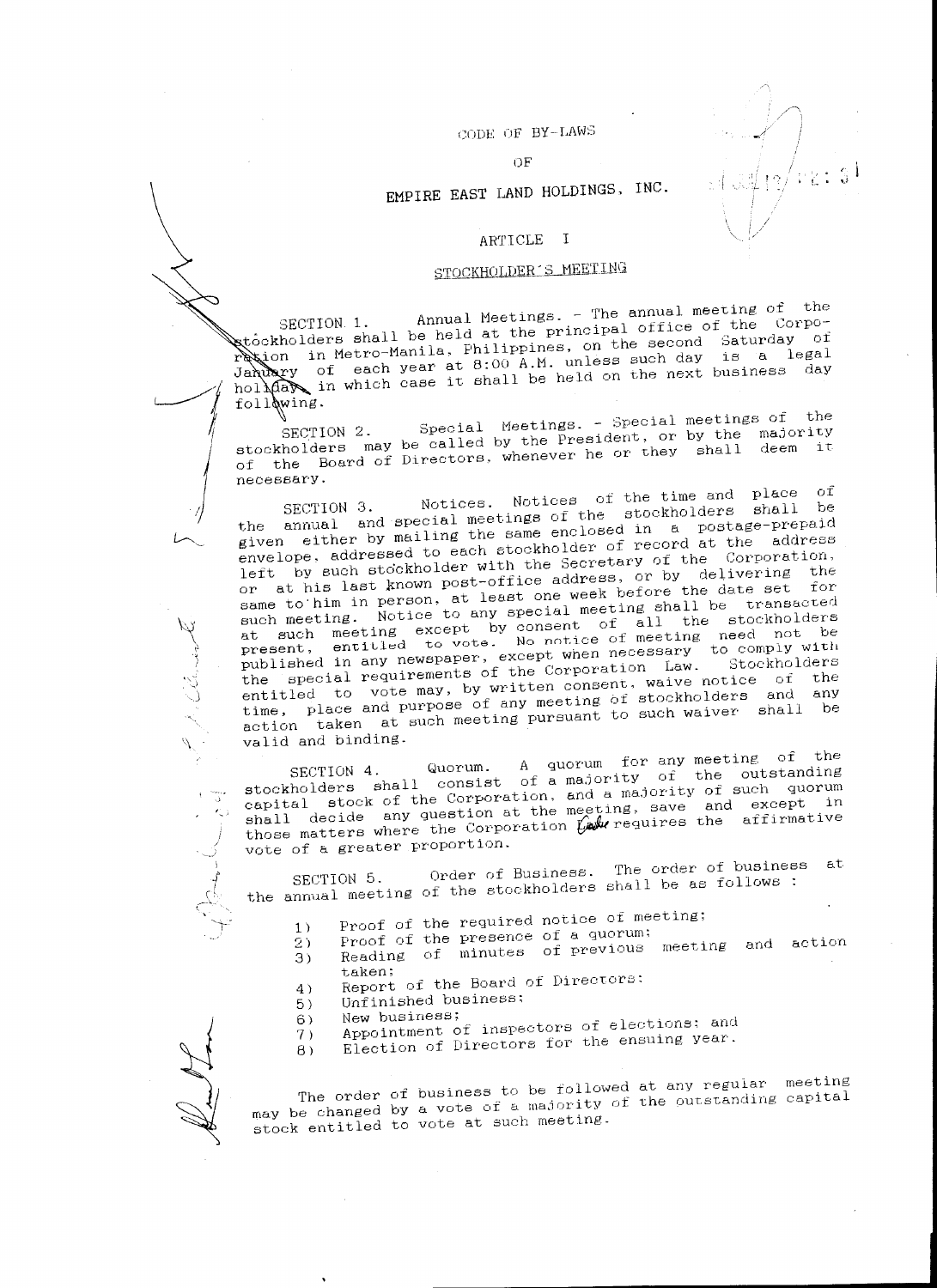The order of business to be followed at any special meeting may be determined by the Presiding Officer or by a vote of majority of the outstanding capital stock entitled to vote.

SECTION 6. - At every meeting of the stockholders of the Corporation, every stockholder shall be entitled to one vote for<br>the books of the share of stock standing in his name in the books of the each share of stock standing in his hame in the second<br>Corporation. Voting by proxy shall be allowed, provided instrument authorizing a proxy shall be filed with the Secretary before or during the meeting. The election must be by ballots.

#### ARTICLE II

 $-1$ 

/ I

<sup>~</sup>

.)

 $\prec$ 

 $\cdot$  .

' *. ..)*   $\zeta$  $\tilde{\gamma}$ '1  $\sqrt{1}$ 

#### DIREQTORS

SECTION 1. Board of Directors. - The corporate powers of the Corporation shall be exercised, its business conducted, and property controlled by the Board of Directors, who shall be elected by the stockholders, and shall hold office for one year and until their successors are duly elected and qualified.

The Board of Directors shall hold regular monthly meetings, at such time and place as said Board may prescribe. Special neetings of the Board of Directors may be called by the President, or by written request of any two (2) directors. Notice of any special meeting of the Board of Directors shall be mailed to each director at his last known post office address or delivered to him personally or left at his office, or transmitted by telegraph or telephone at least three *(3)* days previous to the date fixed for the meeting. No notice need be given of regular meetings of the Board held at a time and place previously fixed by the Board of Directors.

SECTION 2. Vacancies. - If any'vacancy , except in· the case of removal or expiration of term, shall occur among the directors by reason of death, resignation, or for any other reason, such vacancy shall be filled by the directors if still constituting a quorum in a meeting, duly called for the purpose. The director or directors so chosen shall act as such for the unexpired term. unless sooner removed in accordance with law.

#### ARTICLE III

#### OFFICERS

SECTION 1. Executive Officers. - The Executive Officers of the Corporation shall be the President, who shall be a member of the Board of Directors, one or more Vice-Presidents at least one of whom shall be a member of the Board, a General Manager, a Treasurer and a Secretary, all of whom shall be elected or chosen by the Board of Directors, and whose powers and duties it may determine and fix. Two or more offices may be vested in the same person whenever deemed convenient and expedient. provided that their functions are not legally incompatible with each other.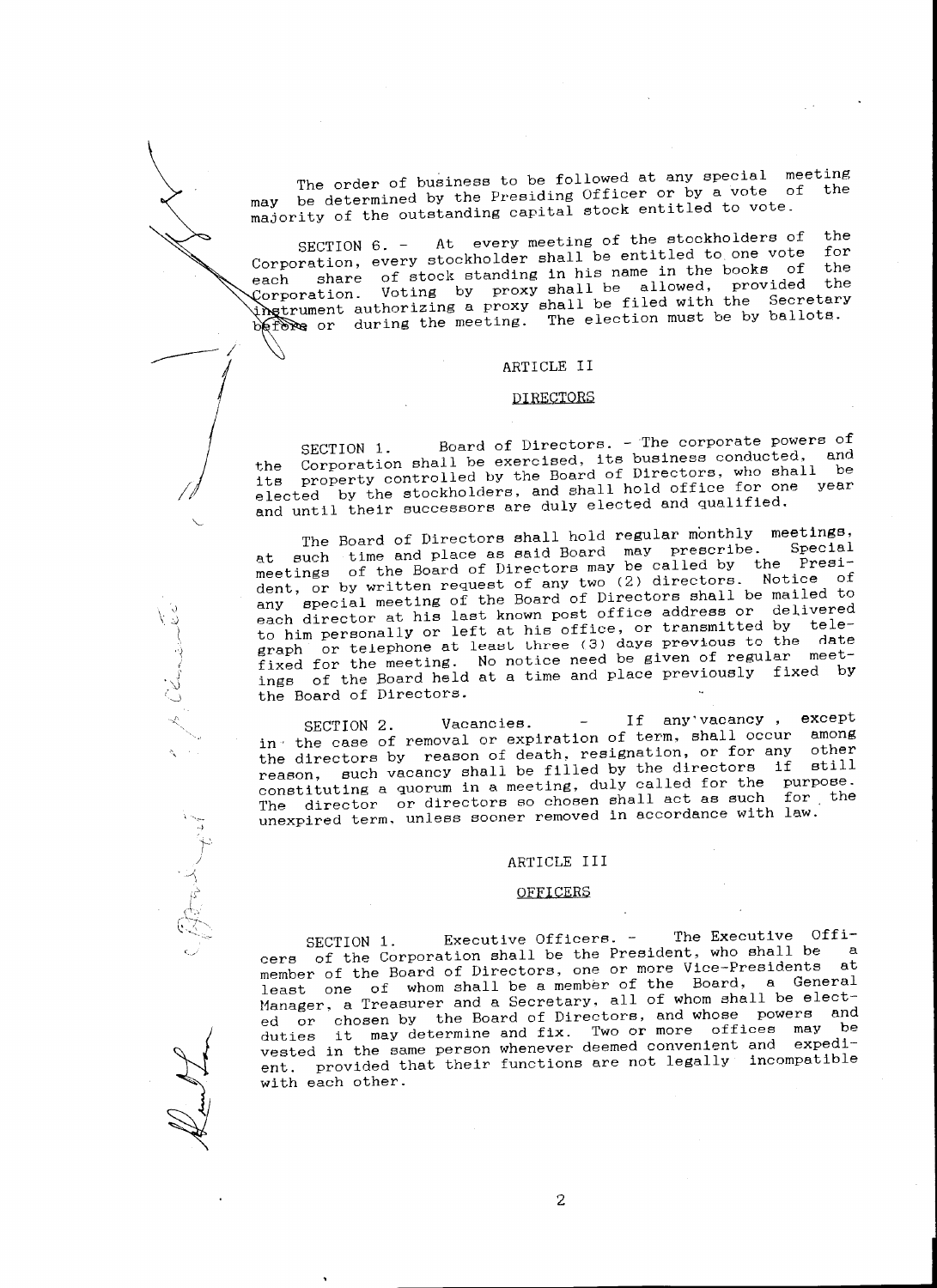SECTION 2. Election; Vacancy. - Officers shall be elected by each new Board at its first meeting after the election of directors. Every officer, including the President, shall be subject to removal at any time by the Board of Directors, but all such officers, unless removed, shall hold office until their successors are appointed and qualified. If any vacancy shall **e**cur among officers of the Corporation, such vacancy shall be illed by the Board of Directors.

<sup>~</sup>

 $\int$ 

*()* 

:..;

J *'"-.)* 

> $\Delta$ i /

ر<br>.<br>{

 $-$  d Agents and Employees. - The Board of may also appoint from time to time such Assistant and Assistant Treasurer, and such other agents and employees as may be deemed proper, and may authorize the General Manager or any other high Executive Officer of the Corporation to appoint and remove such agents or employees. Each of such agents and employees shall hold office at the pleasure of the Board of Directors, or his superior officer, subject, however, to any special agreement as to the length of time and service and to the provisions of existing laws.

> SECTION 4. President. The President shall be the Chief Executive of the Corporation. In addition to such duties as may be imposed upon him by the Board of Directors, he shall preside at all meetings of the said Board, and shall act as Chairman at, and call to order, all meetings of the Stockholders of the Corporation. He shall have general supervision of the business affairs and property of the Corporation, and over its<br>several officers, and employees. He shall see to it that all several officers and employees. He shall see to it orders and resolutions of the Board of Directors are carried into effect. The President shall submit to the Board as soon as possible after the close of each fiscal year, and to the stockholders at each annual meeting, a comprehensive report of the operations of the Corporation for the preceding year, and the state of its affairs, and he shall from time to time report to the Board all matters within his knowledge which is the interests of the Corporation may require to be brought to their notice. He shall also do and perform such other duties as from time to time may be assigned to him by the Board of Directors .

> SECTION 5. Vice-President. - Each Vice-President shall have such powers and perform such duties as the Board of Directors may from time to time prescribe and perform such other duties as are provided in these By-Laws. In case of the absence or inability of the President, the Vice-President, or if there be more than one, such Vice-President as the Board of Directors may designate for the purpose, shall have the powers and discharge the duties of the President, provided that the Vice-President so designated must be a member of the Board of Directors.

 $\sim$  attested by the signature of the Secretary or an Assistant Secre-SECTION 6. Secretary - The Secretary, who shall be a citizen and resident of the Philippines, shall keep the minutes of all meetings of the stockholders and the Board of Directors, and of all committees in a book or books kept for the purpose and shall furnish a copy of all such minutes to the President of the Corporation. In addition to the foregoing, the Secretary shall perform such other duties as the Board of Directors may from time to ·time direct. He shall keep in safe custody the seal of the Corporation, and when authorized by the Board of Directors he<br>shall affix such seal to any instrument requiring the same. The shall affix such seal to any instrument requiring the same. corporate seal of the Corporation so affixed shall always be tary. The Secretary shall have charge of the stock certificate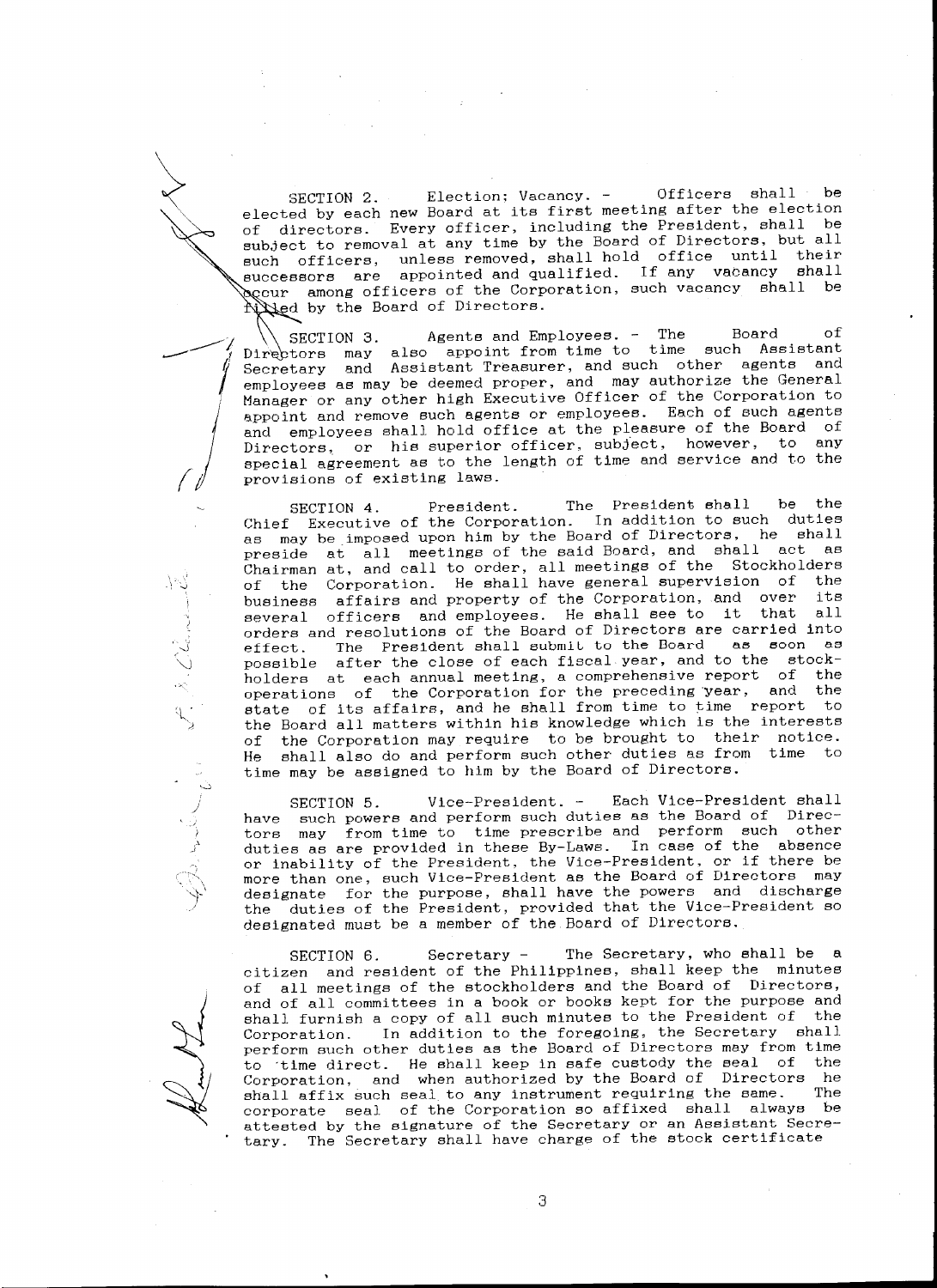book and such other books and papers as the Board may direct. He shall attend to the giving and serving of all notices, and he shall have such other powers and perform such duties as pertain to his office, or as the Board of Directors may from time to time prescribe. In the absence of the Secretary or his inability to act, the Assistant Secretary designated by the Board of Directors shall have all the foregoing powers and duties.

of SECTION 7. Treasurer. - The Treasurer shall have otherge of the funds, securities, receipts and disbursements of Corporation. He shall deposit or cause to be deposited all m $\lambda$  and other valuable effects in the name and to the credit the Corporation in such banks or trust companies, or with such bankers or other depositories, such as the Board of Directors may from time to time designate. He shall render to the President or to the Board of Directors whenever required, an account of the financial condition of the Corporation, and of all his transaction as Treasurer. Soon after the close of each fiscal year, heshall make and submit to the Board of Directors a like report for such fiscal year. He shall keep correct books of account of all the business transactions of the Corporation. In case of the absence of the Treasurer, or his inability to act, the Assistant Treasurer, or, if there be more than one, such Assistant Treasurer as the Board of Directors may designate, shall have the foregoing powers and duties.

SECTION 8. General Manager. - The General Manager, who may not be a stockholder of the Corporation, shall be elected by the Board of Directors, and shall hold office at the pleasure of the Board. He shall have direct and direct management of the husiness and operations of the Corporation. conducting the same business and operations of the Corporation, conducting the according to the orders, resolutions and instructions of the Board of Directors and/or the President, using his own discretion whenever and wherever the same is not expressly limited by such orders, resolutions and instructions. With the approval of the President, the General Manager may appoint and remove or suspend any of the agents, employees and other subordinate personnel of the Corporation, prescribing their duties and fixing from time to time their salaries' and wages, requiring guarantees or bonds to secure faithful performance of certain employees or agents of their official trust. He shall exercise general superintendence and direction over all agents, employees and other subordinate personnel, and see to it that their respective duties are properly performed. He shall submit to the Board of Directors such statements, reports and account as may be required by the Board or by law from corporations similarly situated. The General Manager shall perform such powers and functions as may be prescribed by the Board of Directors or which generally pertain to his office, which in his judgment will serve the best interests of the Corporation, conformable to the provisions of existing statutes and of these by-laws. In the event of the absence or inability of the General Manage, the President, or in default of the latter, the Vice-President to be designated by the Board of Directors, shall assume the office and perform the duties and functions of the General Manager.

4

..

~~~~~~~~~~~~~~

*;)* 

 $\Delta$ 

1.\_,

)  $\mathcal{L}$ 

 $\cdot$ I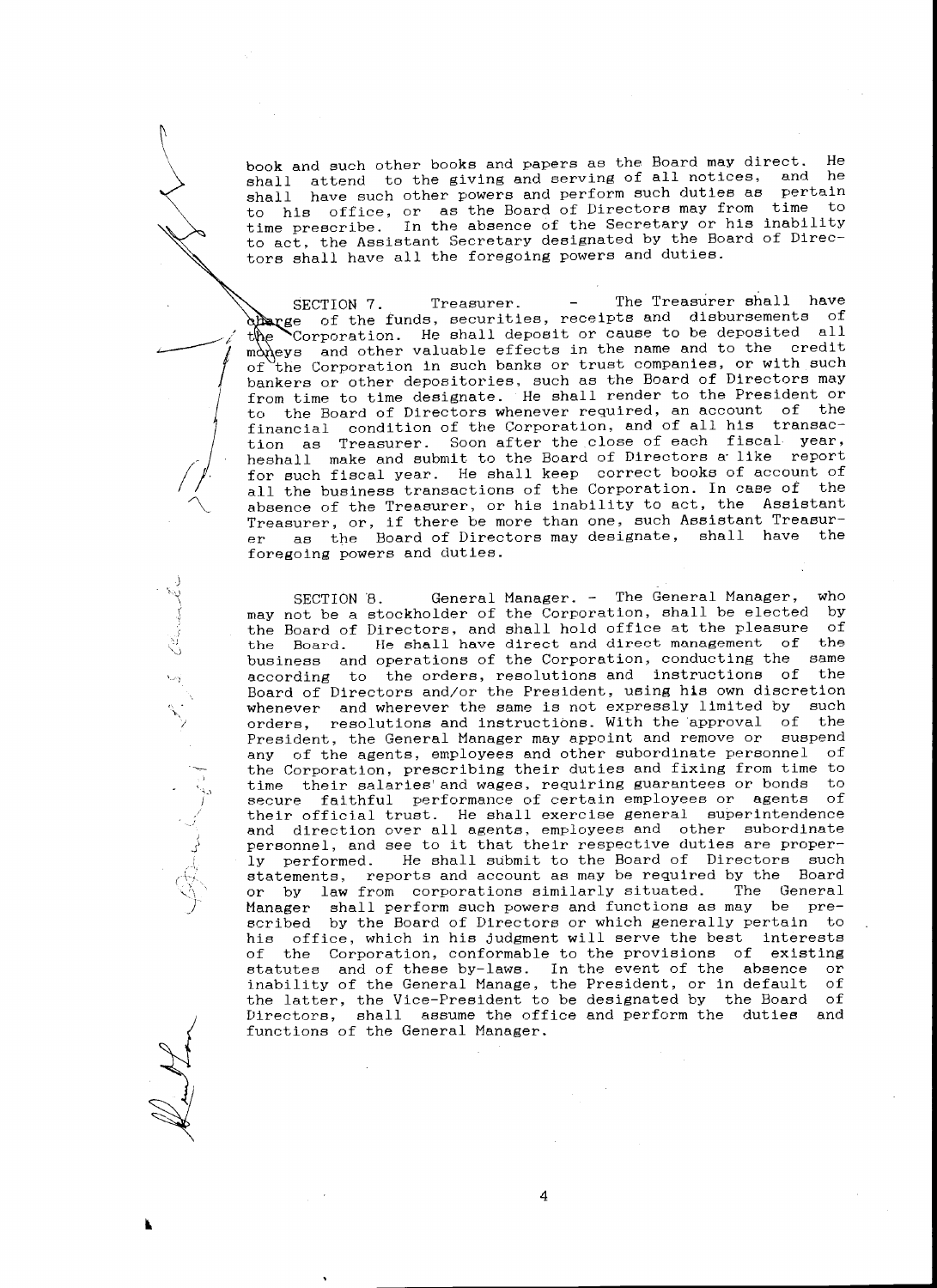ARTICLE IV INVESTMENT. BANK DEPOSITORIES, CHECKS AND DRAFTS

<sup>~</sup>

 $\mathcal{L}$ "'

d -

.<br>" "

*)'* 

 $\mathcal{N}_{\mathcal{F}}$ 

I I

.<br>أما

Investments. - No investments of anY SECTION 1. be made without the approval of the Board of  $character$  shall  $N$  rectors.

 $\mathcal{I}$  $\overline{\phantom{0}}$ SECTION 2. Funds. - All checks and drafts and all tunds of the Corporation shall be deposited from time to time to the credit of the Corporation in such banks or trust companies or with such bankers or other depositories, as the Board of Directors may from time to time designate. The funds of the Corporation shall be disbursed by checks or drafts upon authorized depositories of the Corporation signed by the Treasurer and/or such other officer as the Board of Directors may from time to time direct. No checks shall be drawn or fund used for any purpose other than the corporate business of the Corporation.

# ARTICLE V

# SHARES AND THEIR TRANSFER

SECTION 1. Issue and Transfer. - The Board of Directors shall in accordance with law provide for the issue and transfer of shares of stock of the Corporation and shall prescribe the form of the certificate of stock of the Corporation. It shall be signed by the President and countersigned by the Secretary, and sealed with the Corporate Seal. The certificates of stock shall be issued in consecutive order, apd numbered in the order in which they are issued. Upon the stub of each certificate issued shall be entered the name of the person owning the stock represented by such certificate, the number of the shares in respect of which the certificate is issued, the conditions prescribed under Article Twelfth of the Articles of Incorporation, and in case of cancellation, the date thereof.

Transfer of stock shall be by indorsement of the certificate and delivery thereof, but shall not be effective and binding so far as the corporation is concerned until duly registered upon the books of the corporation, and before a new certificate is issued, the old certificate must be surrendered for cancellation and canceled on the face thereof. The stock book of the corporation shall be closed for transfer five (5) day) days next preceding the date upon which dividends are declared payable.

<sup>~</sup> That unissued stock of the corporation, if any, shall be offered for sale and sold in such quantities and at such times as the Board of Directors of the corporation may from time to time determine, and shall be paid under such terms and for such price not below par as may be fixed in the resolution directing such sales. All sales of the unissued stock, the number of shares directed to be sold shall be placed, for the period.of not less than ten (10) days nor more than twenty (20) days at the exclu- sive option of the then existing shareholders of the corporation in due proportion to their existing holdings and, thereafter, any remaining surplus of the said unissued shares unsubscribed by the shareholders shall be offered for sale to the general public in accordance with law.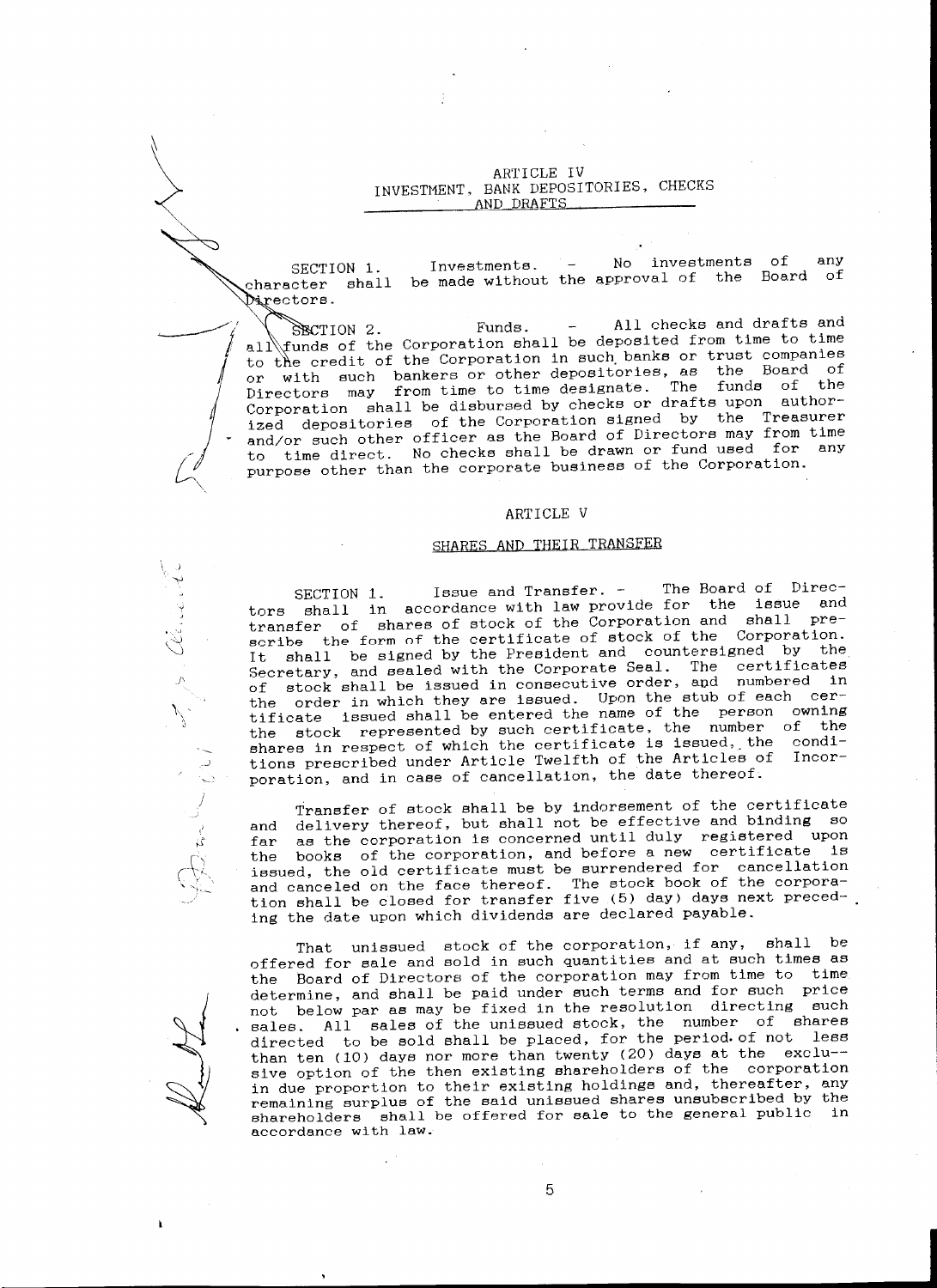<sup>~</sup> subject to the disposal of the Board of Directors or the stock-The treasury stock of the corporation shall consist of such issued and outstanding stock of the corporation as may be donated by the corporation or otherwise acquired by it, and shall be held holders as the case may be. Such stock shall neither vote nor participate in dividends while held by the corporation

> of -SECTION 2. Stock/Transfer Book. - There shall be kept the Secretary of the Corporation a book known as the and Transfer Book" containing the names, alphabetically arranged, the stockholders of the Corporation, showing their place of residence, the number of shares of stock held by them respectively and the time when they respectively became owners thereof and the amount paid therefor, as well as all other entries required by law. Transfer of stock shall be made only on the transfer books of the Corporation by the holder in person or by his duly authorized representative on surrender of the certificate or certificates representing the stock transferred. Every power of attorney or authority to transfer stock shall be in writing duly executed and filed with the Corporation. Whenever it shall be necessary, the Board of Directors may appoint some suitable entity or individual to facilitate transfer by stockholders under such regulations as the Board of Directors may from time to time prescribe. ·

> SECTION 3. Loss or Destruction of Certificate. The Board of Directors may direct a new certificate or certificates of stock to be issued in place of any certificate or certificates theretofore issued and alleged to have been lost or destroyed. The Board of Directors, when authorizing such issue of a new certificate or certificates may, in its discretion, require the owner of stock or his legal representative to furnish proof by affidavit or otherwise to the satisfaction of the Board as to the ownership of the stock alleged to have been lost· or destroyed, and the facts which tend to prove its loss or destruction. The Board of Directors may also require him to give notice of such loss or destruction by publication or otherwise as it may direct, and cause the delivery to the Corporation of a bond with or without sureties on such terms and upon any claim that may be made against it by reason of the issue of such new certificate and against all other liabilities in the premises. The Board of Directors, however, may in its discretion refuse to issue such new certificate except pursuant to legal proceedings under existing law. In this connection, the provisions of Sec. 73 of the Corporation Code shall be complied with.

# ARTICLE VI

### DIVIDENDS AND FINANCE

 $\begin{matrix} \searrow \end{matrix}$ 

h

 $~\cdot$   $~\cdot$   $~\cdot$   $~\cdot$ 

' Š l

 $\sim$ 

\.

 $\sim$ 

.I

Dividends shall be declared only from surplus profits (unrestricted retained earnings) and shall be payable in cash or in shares of the unissued stock of the corporation at such times and in such amounts as the Board of Directors shall determine. No stock dividend shall, however, be declared except in accordance with law; and no dividend shall be declared that will tmpair the capital stock.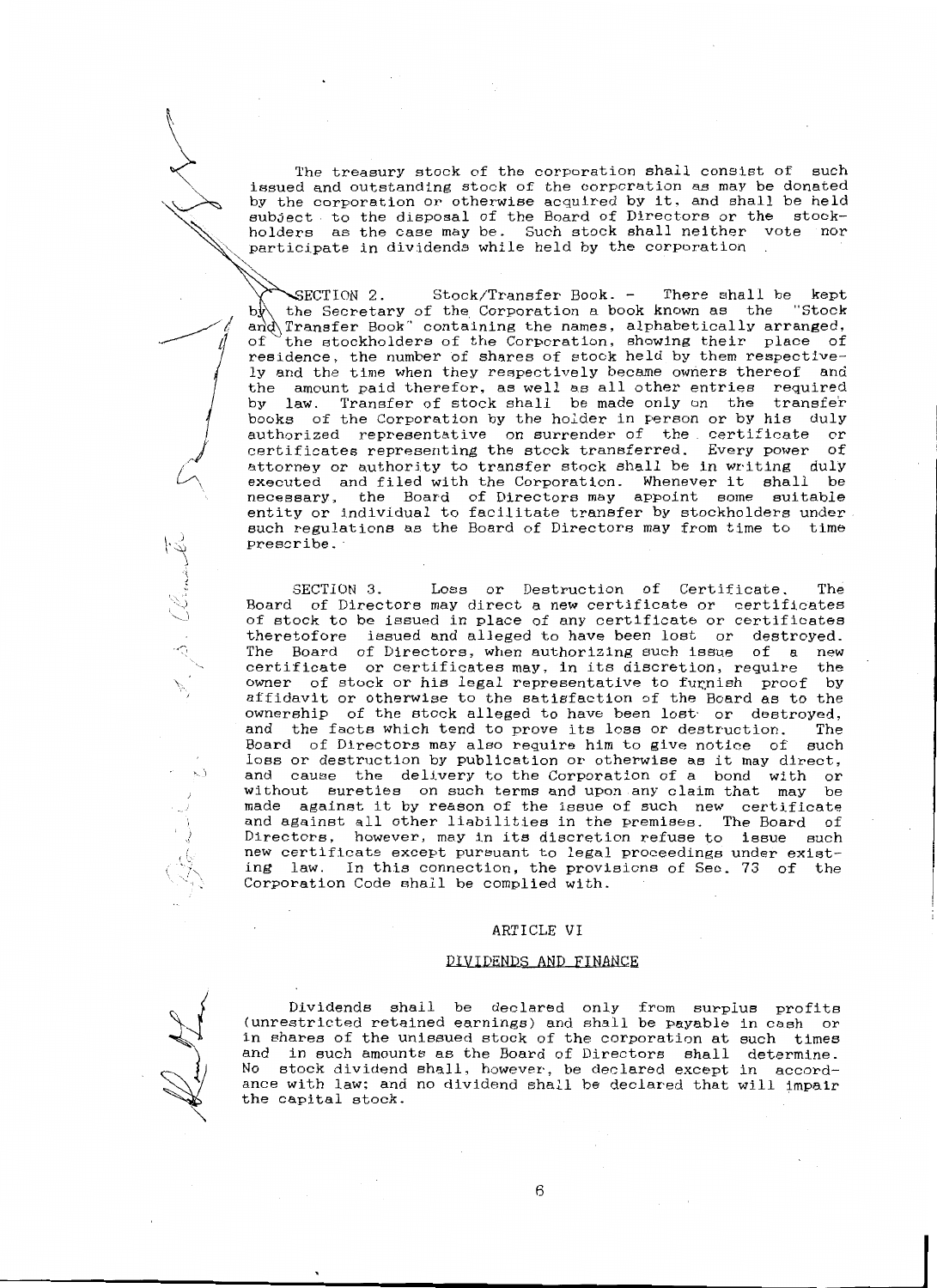Inspection of accounts by any member of the Board of Directors in person may be made at any and all times during business hours of the corporation and such inspection may embrace all books, records, and vouchers of the corporation.

Stockholders may inspect the books. accounts, vouchers and records of the corporation at such reasonable time of every business day.

## ARTICLE VII

# CORPORATE SEAL

SECTION 1. - The Corporate Seal of the Corporation. unless otherwise ordered by the Board of Directors. shall be circular in form and shall bear the words "EMPIRE EAST LAND HOLD-INGS, INC."

# ARTICLE VI II

SECTION 1. Fiscal Year. - The Fiscal Year of the Corporation shall begin on the first day of January and end on the last day of December of each year.

# ARTICLE IX

### AMENDMENTS

SECTION 1. Amendments. - These By-laws or any portion hereof may be amended or repealed by the holders of the majority of the subscribed outstanding capital stock and majority of the Directors at any *regular* or special meeting duly called for that purpose.

Adopted in Metro Manila, Philippines, this 15th day of June 1994 by the affi $\lambda$  pative vote of the undersigned stockholders representing a majority of the subscribed capital stock of the Corporation.

b٨  $\blacksquare$ 

-spouses- KATHERINE L. TAN

 $\sim$   $\sim$   $\sim$  $\mathcal{L} \mathcal{P}$  , i.e. CIRILO L. MANLANGiT

ELIZABETÀ DE JESUS

ANDREW *X*. TAN

 $\swarrow$  . ..\_, ~- *<sup>r</sup>*~-' , ~ ..\_\_\_, { LOURDES G. CLEMENTE

7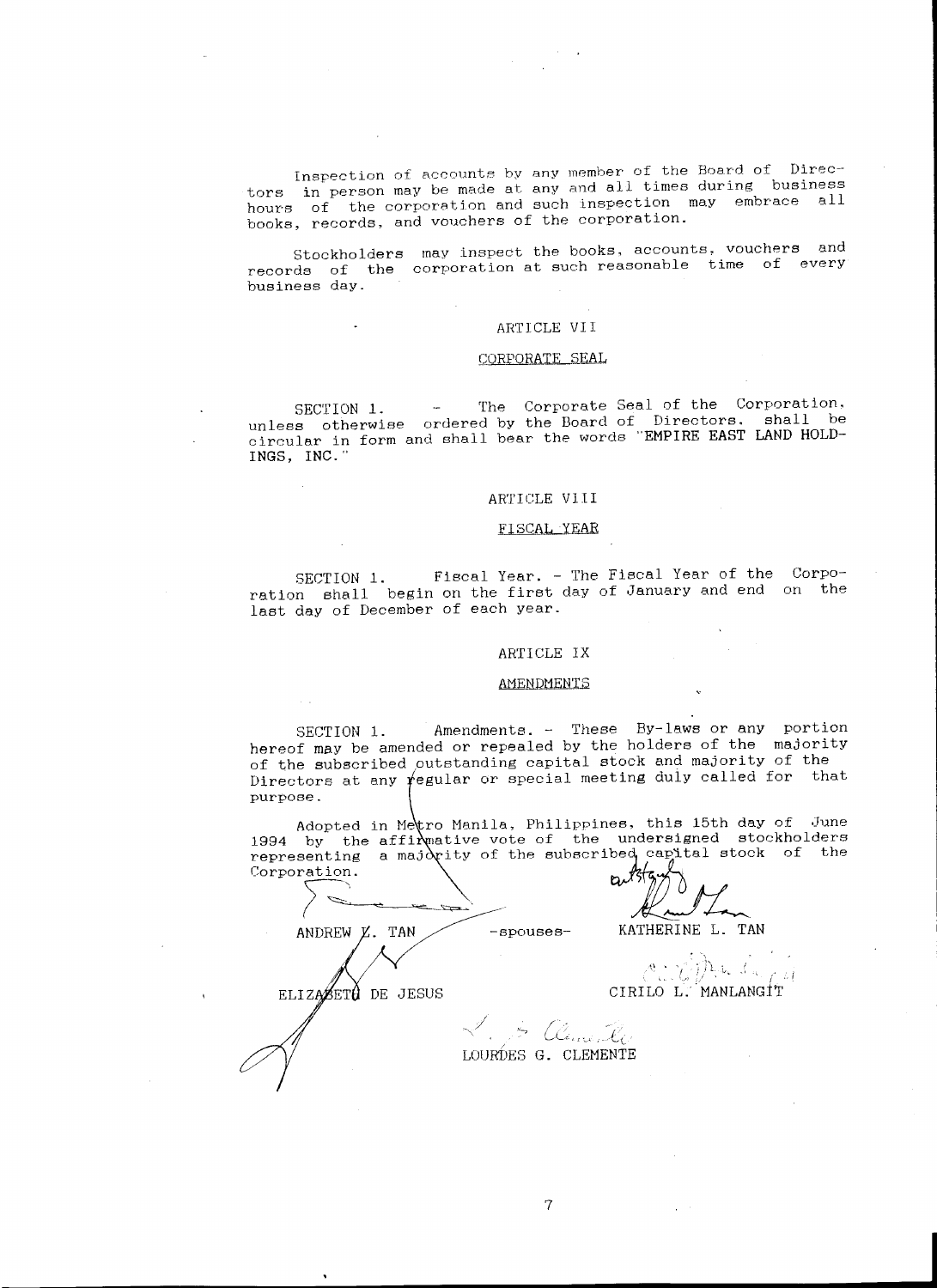That we, the undersigned, who constitutes a majority of the<br>directors of EMPIRE EAST LAND HOLDINGS, INC., do hereby certify, pursuant to the provisions of the Corporation Law, that the<br>accompanying Code of By-laws of the said Corporation was duly<br>adopted by the affirmative vote of the stockholders representing<br>a majority of all the subscribed ex Metro Manila, Philippines on June 15, 1994.

L. TAN ANDREW KATHERINE ELIZABETH DE JESUS i (jers⊾

CIRILO L. MANLANGIT

9. Climente  $\stackrel{\mathcal{J}}{\sim}$  ,  $\not$ LOURDES G. CLEMENTE

COUNTERSIGNED : ELIZABETH DE JESUS Corporate Secrectary ATTESTED BY :

ANDREW L. TAN President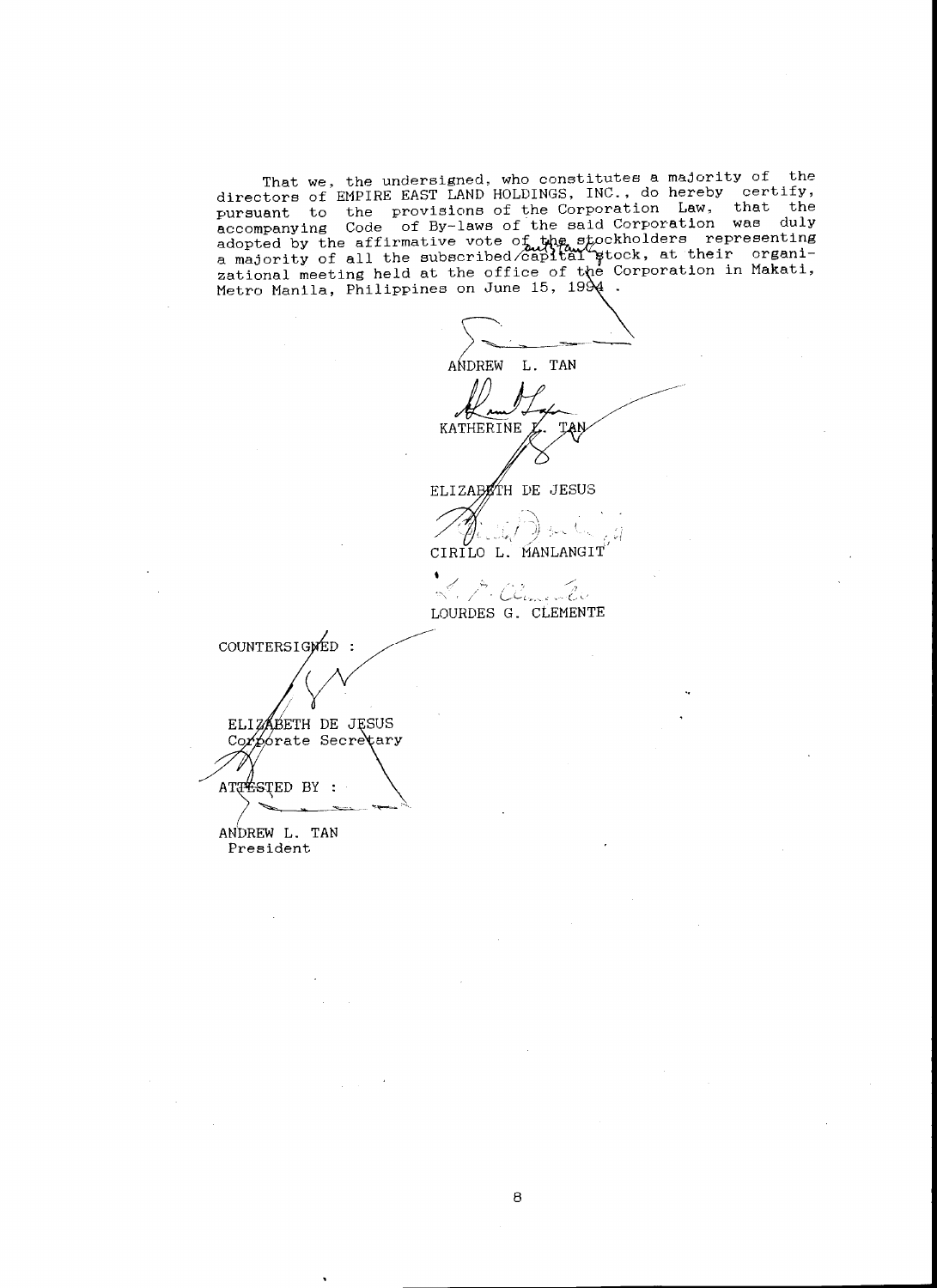

THE CHAIRMAN Securities and Exchange Commission EDSA, Mandaluyong, Metro Manila

į.,

Dear Sir:

In connection with the registration of the Articles of Incorporation of EMPIRE EAST LAND HOLDINGS, INC., the undersigned representative and on behalf of the organizers thereof, hereby manifest our willingness to change its corporate name in the event another person, firm or entity has acquired a prior right to the use of the said name or one deceptively or confusingly similar to it.

Very truly yours,  $\diagdown$   $\Longleftrightarrow$   $\diagdown$ 

ANDREW L. TAN #10 Taft Street, Greenhills San Juan, Metro Manila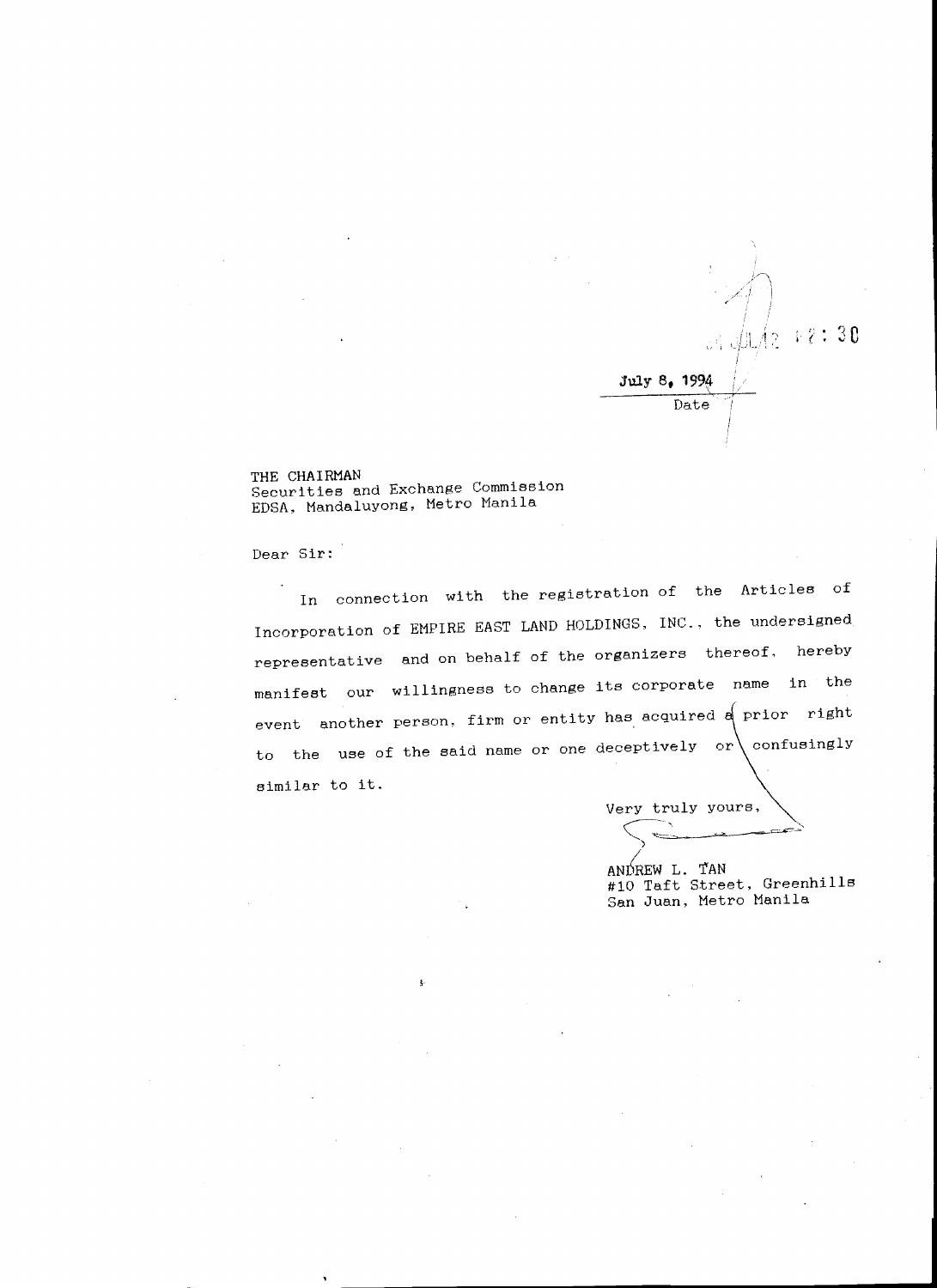|                   | FORM 01                   |                                 |                                              |                           | REGISTRATION DATA SHEET<br>STOCK CORPORATION                                                                                                                                                                                                                                                                                                                                                             |                                 |                                    |                                 | REFERENCE MUMBE<br>生年间 电电压电子电压器                                                |
|-------------------|---------------------------|---------------------------------|----------------------------------------------|---------------------------|----------------------------------------------------------------------------------------------------------------------------------------------------------------------------------------------------------------------------------------------------------------------------------------------------------------------------------------------------------------------------------------------------------|---------------------------------|------------------------------------|---------------------------------|--------------------------------------------------------------------------------|
|                   | COMPANY BASIC INFORMATION |                                 |                                              |                           | <b>ITYPE OR PRINT LEGIBLY)</b>                                                                                                                                                                                                                                                                                                                                                                           |                                 |                                    |                                 | $Q_{\rm H}$                                                                    |
|                   | CORPORATE NAME            |                                 |                                              |                           |                                                                                                                                                                                                                                                                                                                                                                                                          |                                 |                                    | TERM OF EXISTENCE               |                                                                                |
|                   |                           | EMPIRE EAST LAND HOLDINGS. INC. |                                              |                           |                                                                                                                                                                                                                                                                                                                                                                                                          |                                 | Fifty (50) years                   |                                 |                                                                                |
|                   | PRINCIPAL OFFICE/ADDRESS  |                                 | Metro Manila                                 |                           |                                                                                                                                                                                                                                                                                                                                                                                                          |                                 | AREA CODE .                        | PHONE NUMBER<br>\$13-0036 to 38 |                                                                                |
|                   |                           |                                 |                                              |                           | MAILING ADDRESS Megaworld Suite, 16th Fleor Solidlank Bldg., 777 Paseo de Roxas, Makati, Metro Manila                                                                                                                                                                                                                                                                                                    |                                 |                                    | FAX NUMBER 1917-48-50           |                                                                                |
| τă<br>$\subseteq$ | PRIMARY PURPOSE           |                                 |                                              |                           | To acquire by purchase, lease, donation or otherwise and to own, use,<br>improve, develop, subdivide, sell, mortgage, exchange, lease develop and<br>hold for investment or otherwise, real estate of all kinds, and to construct, improve, manage or otherwise dispose of buildings.<br>condominiums, townhouses, apartments, and other structures of whatever kind, together with their appurtenances. | INDUSTRY CLASSIFICATION         |                                    |                                 | INDUSTRY CODE                                                                  |
|                   |                           |                                 |                                              |                           | To perform all and everything necessary and proper for the attainment of the said purposes, or in furtherance of the above<br>purposes, either alone or in association with corporations or individuals.                                                                                                                                                                                                 |                                 |                                    |                                 |                                                                                |
|                   | CAPITAL STRUCTURE         |                                 |                                              |                           |                                                                                                                                                                                                                                                                                                                                                                                                          |                                 |                                    |                                 |                                                                                |
|                   | AUTHORIZED CAPITAL STOCK  |                                 |                                              |                           |                                                                                                                                                                                                                                                                                                                                                                                                          | <b>SUBSCRIBED CAPITAL STOCK</b> |                                    | PAID-UP CAPITAL STOCK           |                                                                                |
|                   | TYPE OF SHARE             | <b>CODE</b>                     | NUMBER OF SHARES - PARISTATED VALUE          |                           | <b>AMOUNT</b>                                                                                                                                                                                                                                                                                                                                                                                            | <b>AMOUNT</b>                   |                                    | AMOUNT                          |                                                                                |
|                   | Common                    |                                 |                                              | 500.000.000   pl.00/share | $\overline{500,000,000,00}$                                                                                                                                                                                                                                                                                                                                                                              | $-125,000,000,00$               |                                    | $F = 51,250,001,00$             |                                                                                |
|                   |                           |                                 |                                              |                           |                                                                                                                                                                                                                                                                                                                                                                                                          |                                 |                                    |                                 |                                                                                |
|                   |                           |                                 |                                              |                           |                                                                                                                                                                                                                                                                                                                                                                                                          |                                 |                                    |                                 |                                                                                |
|                   |                           |                                 |                                              |                           |                                                                                                                                                                                                                                                                                                                                                                                                          |                                 |                                    |                                 |                                                                                |
|                   | TOTAL-                    | >>>>>>>                         |                                              |                           |                                                                                                                                                                                                                                                                                                                                                                                                          |                                 |                                    |                                 |                                                                                |
|                   |                           |                                 | 500 <b>,000,00</b> 0                         |                           | - 500,000,000.00                                                                                                                                                                                                                                                                                                                                                                                         | $= 125,000,000,00$              |                                    |                                 | 31,250,004.00                                                                  |
|                   | OTHER INFORMATION         |                                 |                                              |                           |                                                                                                                                                                                                                                                                                                                                                                                                          |                                 |                                    |                                 |                                                                                |
|                   |                           |                                 | IF SUBSIDIARY/METERY & PARENT CORPORATE NAME |                           | REGISTRATION NUMBER                                                                                                                                                                                                                                                                                                                                                                                      |                                 | 99.99%                             |                                 |                                                                                |
|                   |                           |                                 | Megaworld Properties & Ecldings, Inc.        |                           | 167423                                                                                                                                                                                                                                                                                                                                                                                                   |                                 |                                    |                                 |                                                                                |
|                   |                           |                                 |                                              |                           |                                                                                                                                                                                                                                                                                                                                                                                                          | <b>NUMBER OF</b><br>DIRECTOR    | NUMBER OF<br><b>WORKING OWNERS</b> |                                 | NUMBER OF PAID WORKERS                                                         |
|                   | CERTIFIED                 |                                 | ANDREW L. TAN                                |                           | Treasurer-in-trust . June 15, 1994                                                                                                                                                                                                                                                                                                                                                                       |                                 |                                    | <b>SUPERVISORY</b>              |                                                                                |
|                   | CORRECT :                 |                                 | (SIGNATURE OVER PRINTED NAME)                | <b>POSITION</b>           |                                                                                                                                                                                                                                                                                                                                                                                                          | First(5)                        | Tva (2)                            |                                 |                                                                                |
|                   |                           |                                 |                                              |                           |                                                                                                                                                                                                                                                                                                                                                                                                          |                                 |                                    | One $(1)$                       | PERCENTAGE (%) OF OWNERSHIP IN THIS CORPORATION<br>BELOW SUPERVISORY<br>Two(2) |
|                   |                           |                                 |                                              |                           |                                                                                                                                                                                                                                                                                                                                                                                                          | ANNUAL MEETING (MONTH-DAY)      |                                    |                                 | <b>FISCAL YEAR (MONTH-DAY)</b>                                                 |

 $\sim$   $\sim$ 

 $\mathcal{L}_{\rm{eff}}$